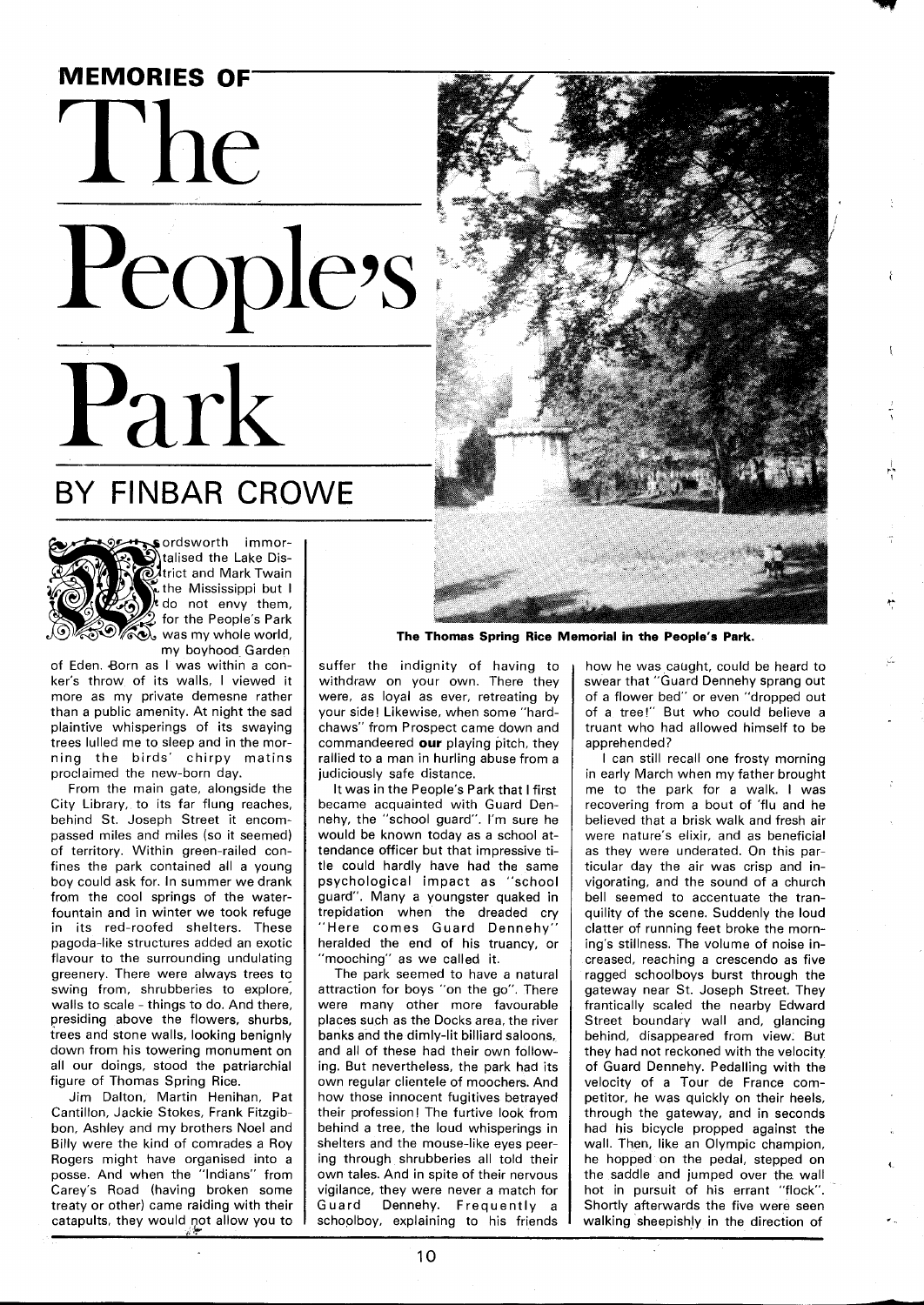Leamy's School, closely shepherded by the impassive policeman.

And then there was the morning, (so I was told), when "Wee-Wee" Hannon was making his way, with his box-cart, through the park. "Wee-Wee" who hailed from Carey's Road, was skilled in the art of "turning a bob" and was always fetching and carrying for someone.

Guard Dennehy was of the opinion that anything that moved in the park during school hours warranted investigation and, being suspicious by profession, he just **had** to be sure. "And what have you there?" he innocently inquired, slipping unobtrusively off his bicycle. "Coal, Guard", came the over-civil reply. "And where would you be going, then?" probed Guard Dennehy:'To the Docks, Guard", came the hasty response. Now, as the world and Guard Dennehy knew, you didn't bring coals to Newcastle - nor to Limerick Docks. "Yerra, we'd better take a look", replied Guard Dennehy, whipping a dirty coal-sack from the top of the cart. The frightened look on the three dirty faces that emerged from beneath the sacking could hardly have matched the chagrin on "Wee-Wee's" countenance. Another salutary lesson had been learned about the wiles of Guard Dennehy.

For pure musical pleasure one could hardly have surpassed the park on Sunday afternoon. On these occasions, weather, permitting, the Boherbouy Brass and Reed Band gave recitals in the bandstand, and people flocked from all corners of the city to avail of the free entertainment. When the band played in the sunny summer weather the park became a blaze of bright cotton dresses and white starched shirts. Every vantage point on the surrounding grassy slopes soon filled with young and old. A ripple of delight would run through the gathering as a trickle of youngsters from Edward Street brought music-stands and musicsheets to the bandstand, delighting in their temporary, self-important roles. One by one the musicians came on the scene with more of the acolytes carrying trumpet or trombone cases, until finally, the big bass-drum appeared. The acolyte marching beside this outdid all others in ostentation. As we eyed him with envy he would give the drum a bang or two to emphasise the importance of his role.

Eventually, when instruments had been tuned and music-sheets sorted out, all was ready for the afternoon's extravaganza. Then it was Sousa or Strauss, Benedict or Bizet, as the melodious strains floated over the appreciative gathering. With the ease of a bird in flight we went from Marble Halls to Tara's Halls, from the Blue Danube to the River Kwai, the band enrapturing all in a harmonious spell of musical virtuosity. There was little of the world that wasn't musically traversed on those happy summer afternoons.

On one of these occasions a young

flautist (known to us as "Stanners") in the front row was constantly "racing away" with the musical pieces. The conductor, George Tweedle, worked overtime with his hands and baton in trying to restrain him. As the band played the introduction to "Habanera" from Carmen, the conductor was heard, in exasperation, singing (in sotto voce and in perfect time with the band), "Blast you Stanners, will you  $/$ take your time, Da-De-Da-Da, Da-De-Da-De-Da".

George Tweedle was an accomplished musician and conductor. (I was in St. Lawrence's Cemetery recently and I came across his grave. It brought back memories of those sunny afternoons and reminded me of the wonderful musical contribution he had made to Limerick life).

The park in those days was a great centre of sporting activities. It was the only playground for the children from the adjoining streets, and it was not unusual to find the boys of Vize's Fields and Edward Street or Reeves' Path and Wolfe Tone Street locked in a stirring match that had the partisan onlookers in a frenzy. These games were contested with all the enthusiasm and ferocity of boyhood. The pride of one's street was paramount and no effort or injury was too great in battling for that cause. And did not Eamon Cregan, to mention but one, receive his first baptism of fire in those fierce encounters? Though playing with hurlers many years his senior, the look of awe on his



**O'Sullivan's Park Kiosk.**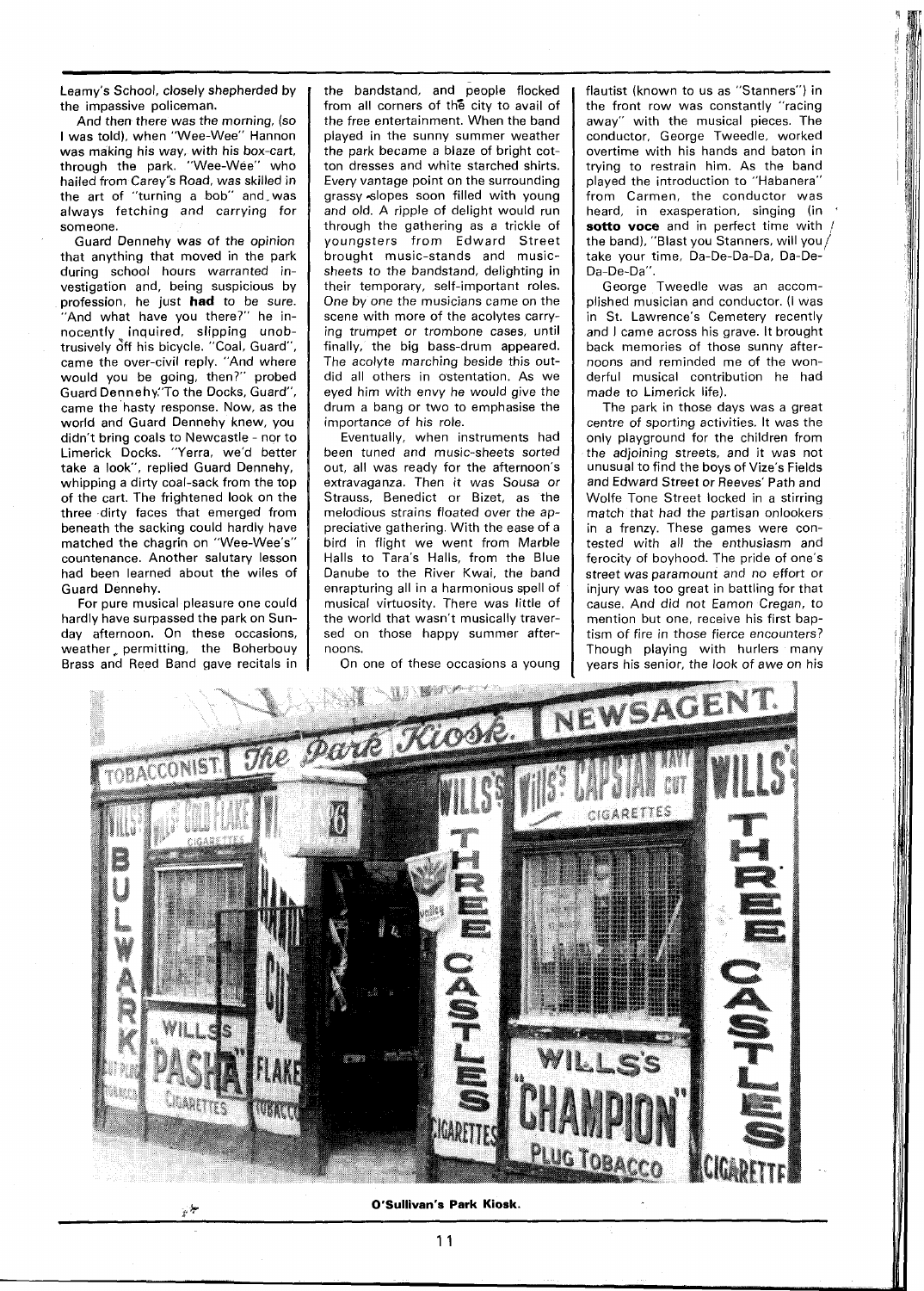opponents' faces, as he effortlessly stroked the ball, from the most awkward of angles, straight between the two trees that acted as goalposts spoke eloquently of his prowess. Many a pipe-making sage, nodding to his fellow-pensioners, could be heard, observing "He'll win an All-Ireland yet ... there's good breeding there!"

On the soccer front there was a player from Vize's Field of whom it was said (probably by himself) that he had once played with Blackpool B team. Consequently, he had a certain "reputation" among the park players and we all focused our attention on him when he played. From time to time he showed- some neat touches but more often than not he would solo up the field having left the ball twenty yards behind, or rise majestically to head a corner that came in ankle high. With our youthful credulity we never doubted his story but our respect for Blackpool B began to wane. And then we discovered that he had never even been as far as Castleconnell! We consoled one another by protesting that we had never **really** believed his story.

During those times the Men's Confraternity Retreats were held in the month of May at the Redemptorist Church. Many young men stayed in boarding houses in the vicinity of the park. They came mostly from rural areas to serve their apprenticeships in the drapery, grocery and hardware businesses in the city. After the 6 a.m. mass on weekdays, the "lodgers" usually repaired to the yet unopened park, climbing over the walls, to pass the time away before work in a sporting contest. At 7.30 a.m. many drowsy residents woke to the raucous shouts of these early mcrning encounters.

Recalling that period now one could not fail to mention Sam Browne. Sam, who lived in St. Joseph Street, was in no way bigoted when it came to games. As those who played with him will recall, he had unilaterally revoked the "ban" long before the G.A.A. came to its senses. When Ireland played for the Triple Crown, Sam would come thundering up the street on his way to the park, with a horde of youngsters from Emmet Place and Bowman Street at his side, interpassing some object that was only remotely oval-shaped. Then when Limerick played in a Munster Final Sam and his cohorts commandeered hurleys (or any bit of stick that would pass for a hurley) and pucked every stone on the road on their mad dash to the park. During the soccer season he was to the fore again, soloing up the street with a tin-can at his feet, an enthusiastic chorus of "Pass it, Sam", "Play the wing, Sam", trailing in his wake. Rounders, pitchand-putt, cricket - you name it, he played it. And marshalled the rest of us to play too! Sam Browne was the quintessential all-round and all-the-year round Limerick sportsman.

Limerick always had its quota of gambling "schools" and the People's Park provided an obvious location for this activity. Though card schools had their followings, they were subject to the vicissitudes of the Irish climate (people having to kneel or sit in order to play) and their popularity as an outdoor activity suffered accordingly. But the pitch-and-toss school was different. It was a game for all seasons, and even the meagre shade of a leafless tree offered sufficient shelter during inclement weather. In fact people often became so engrossed that they hardly noticed the elements. These proceedings became so intense at times, that disputes were often quickly settled by a bout of fisticuffs. When the cries of "Play to the mottie!" "Watch the fliers!" or "Bar 'em!" rang in the air, the park was no place for weaklings.

On Sunday mornings the school could swell to thirty or forty adults, and the younger boys increased their "choice" of words as passions and tempers became enflamed. An adjacent youngster was occasionally hauled in by a superstitious player to, toss for him in the fervant hope that fortune would smile favourably on him. If he won he was praised for his skill and spoken of as "a gentleman and a scholar". When he lost, however, retribution was swift. He was unceremoniously ejected, assisted on his way by a string of expletives.

But the weekday school was not of the same quality. It only attracted layabouts and messenger boys, who seemed more interested in killing time than in learning and perfecting the skills of the game. A mutual pecuniary embarrassment probably accounted for their indifference. In matters of gambling there is nothing like money to concentrate the mind. However, they were always well positioned, whether by accident or design, to be envied by those of us who were still trudging to secondary school. In those days most pupils left after the Primary Certificate and some of these held that it was density rather than ability that induced others to remain orr. After all, they argued, if you had any brains at all, wouldn't you leave that place of torment at the first opportunity? I often felt they had a point.

One afternoon in May, a friend of mine (in Intermediate Certificate class at the time) was making his way back to school after lunch. On passing a card school in the park a derisive shout came from a scruffy messenger boy: "Will ye look at yer man in 'longers', still going to school ... he must be an awful eejit!" Between jeering and laughing the others could hardly play their cards. Their day was made. I should mention, too, that the "awful eejit" has since become a widely acclaimed novelist and short story writer. And Michael Curtin could teach any of them a thing or two about cards as well! Yet for all that I'm sure he, like myself, still envies them those carefree,

lazy days of long ago.<br>In a city so preoccupied with religion as Limerick was, when everyone was first and foremost a Catholic or Protestant, it did not then strike me as odd that a wall should be labelled Catholic or Protestant. And so it was. The wall dividing the park from St. Michael's Church of lreland School was known as "The Protestant Wall". Though it looked as ordinary as any other boundary wall to me, it, nevertheless, went by that name. We spent many a summer's evening on the wall watching the white-clad ladies and gentlemen of the Protestant community playing tennis or croquet. The older folk, conservatively dressed, chatted away, about Empire and Royalty, or so we imagined. It never occurred to us that anything as mundane as the cost of food or the price of shoes could have crossed their  $m$ inds. They were different  $-$  their white attire confirmed it and "The Protestant Wall" spoke silently of the divide. I pass that way nowadays and notice that the march of time has left its inevitable mark: the mortar is loose here, a stone is missing there. But "The Protestant Wall" was more than mere mortar and stone in those bygone days!

The avant-garde Park Rangers, with their impressive uniforms and professional appearance are indicative of the changes brought about by time in the People's Park. In the 1950s they were simply Park Attendants (or "Park men", as we called them) and their caps were their only badges of office. That, however, did not induce any of us youngsters to take chances with them. Whether we were climbing walls or swinging off trees, the dreaded cry "Here comes the "man"' would send us scampering to the nearest exit, fearful of being caught. One such "Man" wwac called "Oompah" (I don't know how he got his nickname), and he appeared to lack all the attributes that were necessary for the job. He was about sixty, slow and short-sighted. But he was cunning. He seemed to be behind every tree, in the middle of every shubbery, and if you climbed a wall, you almost expected him to be on top of it. And to cap it all, he had a "summons" book. I need hardly mention that in those days everyone dreaded having a guard call to the door. You'd be disgraced!

Well, there you might be, throwing stones up into a chestnut tree or swinging off a branch and suddenly Oompah would appear. Now, we knew he couldn't catch us but, very slowly and deliberately, he would take out his "summons" book, point at one or two